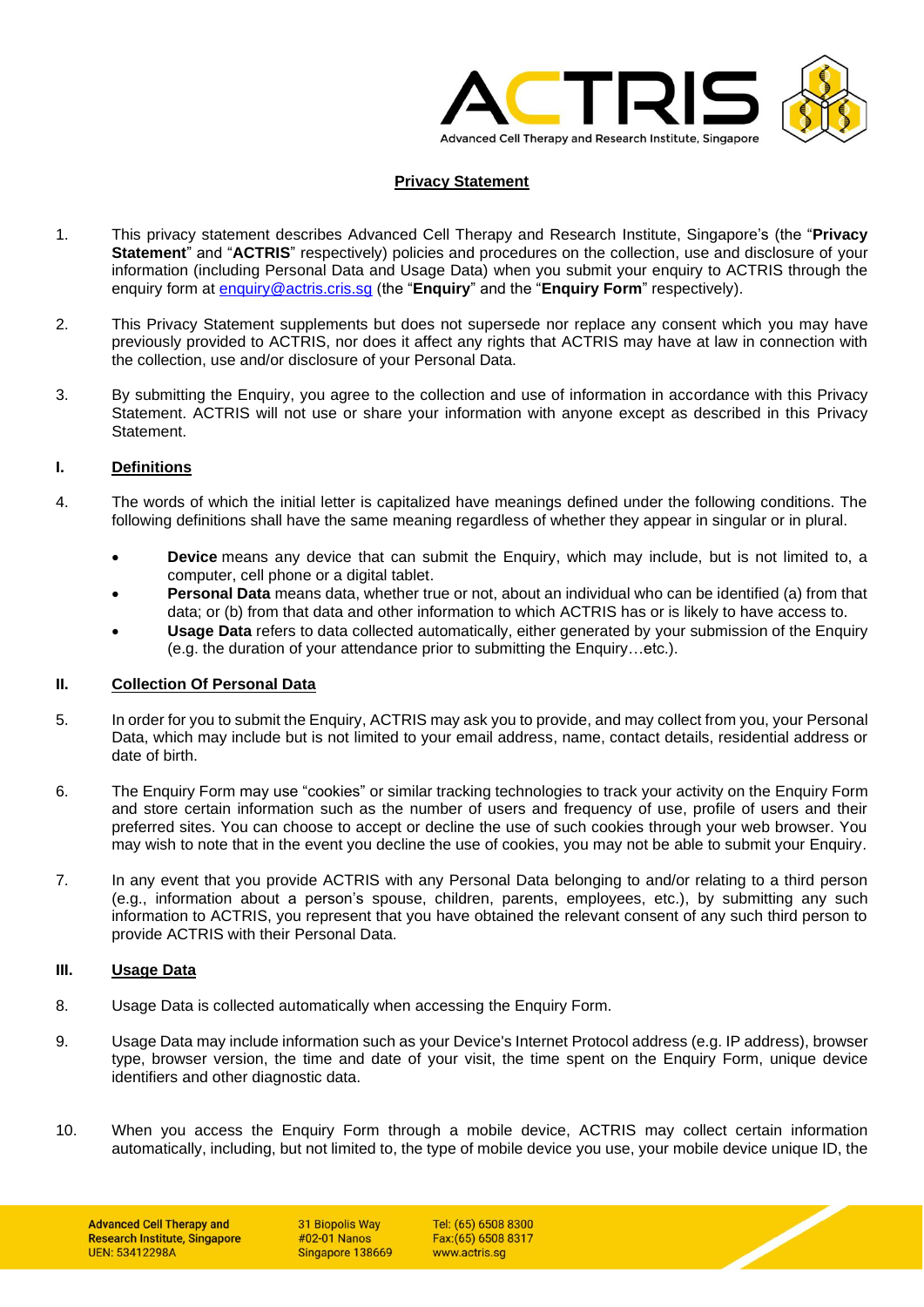

IP address of your mobile device, your mobile operating system, the type of mobile Internet browser you use, unique device identifiers and other diagnostic data.

11. ACTRIS may also collect information that your Device sends whenever you access the Enquiry Form.

### **IV. Use, Sharing And Disclosure Of Personal Data And Usage Data**

- 12. ACTRIS may use, share and disclose Personal Data and Usage Data for the following purposes:
	- a. **For business and administrative operations of ACTRIS**, including but not limited to employment management, recruitment activities, security and risk management;
	- b. **Corporate governance (including internal and company audits) and policy reviews**;
	- c. **For contact purposes:** To contact you for purposes related to your submission of the Enquiry, including but not limited to email communication, telephone calls, SMS, or other equivalent forms of electronic communication;
	- d. **For marketing purposes:** To inform you of any news, special offers and/or general information about events which ACTRIS offers unless you have opted not to receive such information;
	- e. **To adhere to legal and regulatory requirements**: Under certain circumstances, ACTRIS may be required to disclose your Personal Data if required to do so by law or in response to requests by public authorities (e.g. a court or government agency, government ministries, statutory boards and governmental agencies.);
	- f. **Protect or defend the rights or property of ACTRIS**;
	- g. **Prevent or to investigate wrongdoing in connection with the Enquiry**;
	- h. **Protect the personal safety of the public**; and
	- i. **For any other purposes reasonably related to the above.**
- 13. ACTRIS may share the Personal Data and Usage Data within ACTRIS and ACTRIS' related business units, corporations, subsidiaries, affiliates, and associated entities) and with its service providers (which may be third parties) for the following purposes:
	- a. to ensure the functionality of the Enquiry Form;
	- b. for business and administrative operations of ACTRIS;
	- c. for risk and security management; and
	- d. any other purpose reasonably related to the above.
- 14. Personal Data and Usage Data collected by ACTRIS may be shared with the Ministry of Health, the relevant regulatory authorities for healthcare, statutory bodies, and public agencies in order to comply with their respective requirements, policies, and directives.

## **V. Retention Of Personal Data**

- 15. The ACTRIS will retain Personal Data for as long as is necessary until the purpose for which it was collected for no longer exists. ACTRIS will retain and use your Personal Data to the extent necessary to comply with our legal obligations (for example, if ACTRIS is required to retain your data to comply with applicable laws), resolve disputes, and enforce ACTRIS legal agreements and policies.
- 16. ACTRIS will also retain Usage Data for internal analysis purposes, to strengthen the security or to improve the functionality of the Enquiry Form, or if ACTRIS is legally obligated to retain this data for longer time periods.
- 17. You may, at any time, withdraw your consent to ACTRIS collection, use and/or disclosure of your Personal Data by giving reasonable notice to ACTRIS. However, doing so may prevent you from submitting the Eqnuiry. Despite your withdrawal of consent to ACTRIS collection, use and/or disclosure of Personal Data, ACTRIS may continue to retain, use, disclose and/or process your Personal Data if permitted or required under applicable law

#### **VI. Security Of Personal Data**

**Advanced Cell Therapy and Research Institute, Singapore UFN: 53412298A** 

31 Biopolis Way #02-01 Nanos Singapore 138669

Tel: (65) 6508 8300 Fax: (65) 6508 8317 www.actris.so